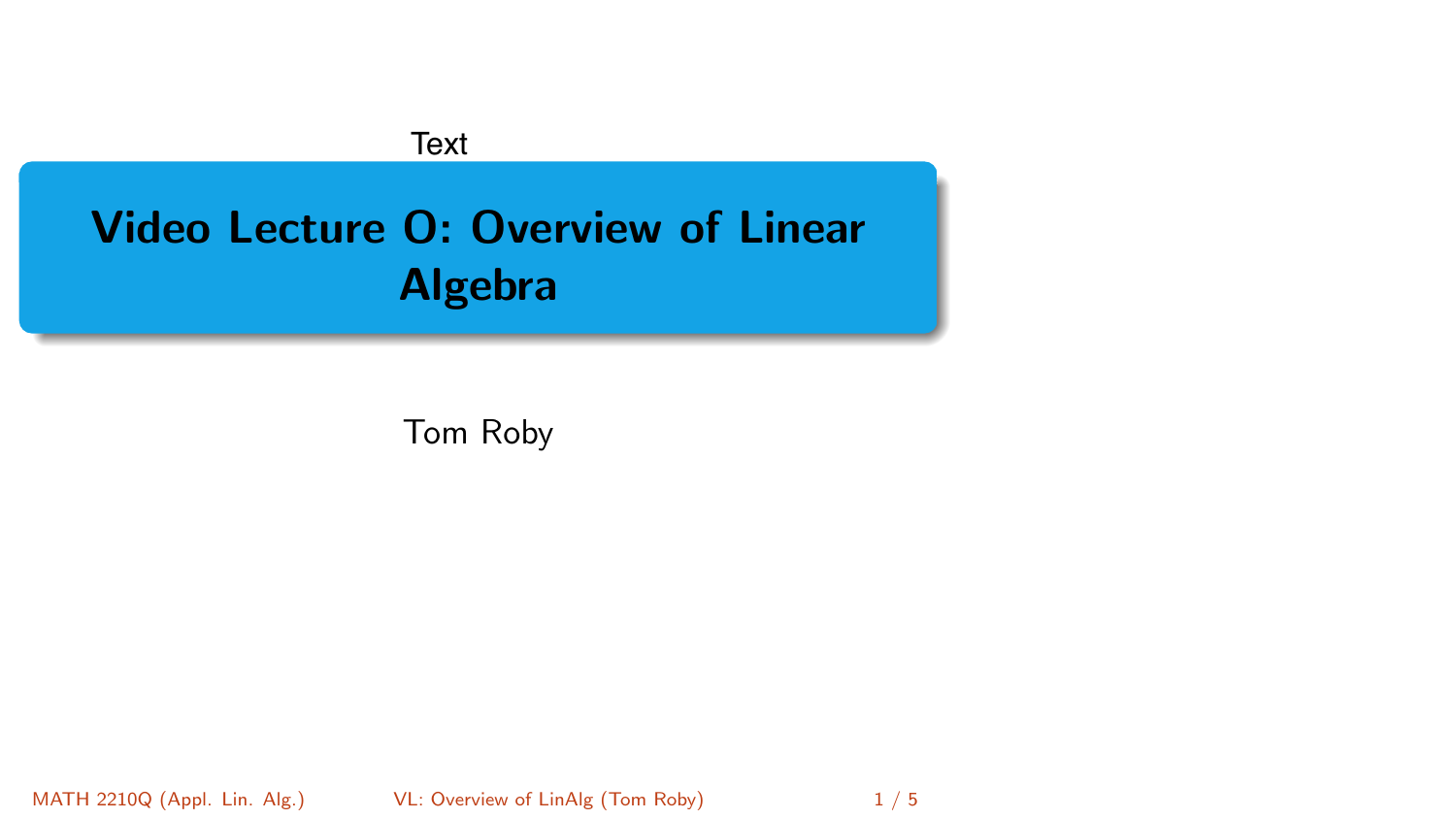### **Outline**

- This video lecture gives an overview of the entire course (necessarily vaguely).
- You may want to return to it later to see how the "trees" fit together into a "forest"; don't worry if some things don't yet make sense.
- LinAlg sits at the crossroads of math, science, & engineering; it's ubiquitous in mathematics, and math-based disciplines.
- LinAlg is a beautiful subject, with a rich interplay of algebraic, geometrical, and analytic thinking.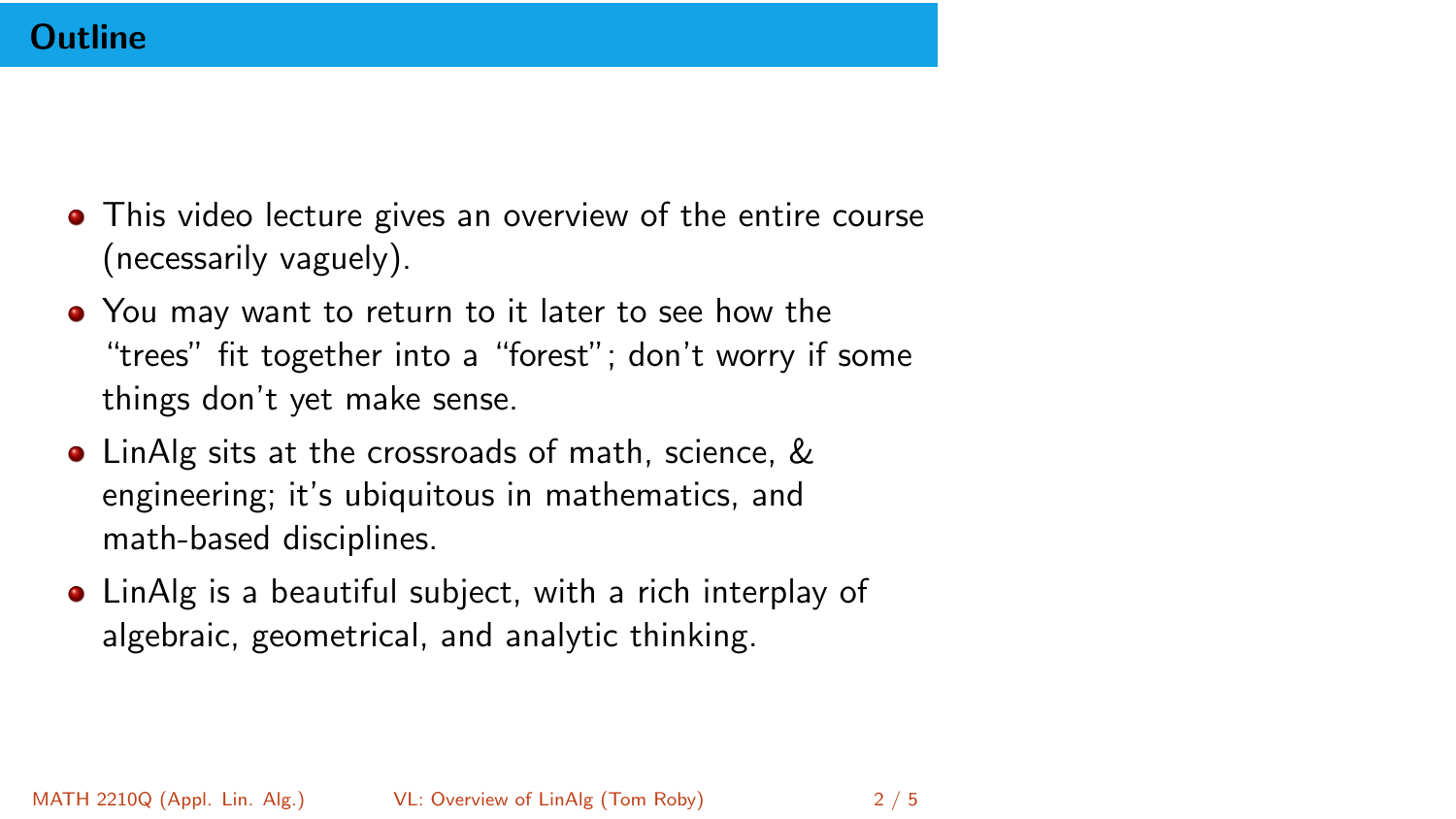# Systems of Equations  $\rightarrow$  Matrices

LinAlg's origins are in solving systems of linear equations, e.g.,  $\begin{cases} 2x + 3y = 4 \\ 4x + 7y = 6 \end{cases} \iff \begin{bmatrix} 2 & 3 \\ 4 & 7 \end{bmatrix}$ 4 7 *x y* 1 =  $\lceil 4$ 6 Ť , which we will rewrite as a single *vector-matrix* equation:  $A\vec{x} = \vec{b}$ .

A matrix *A* also represents a special kind of function  $\mathbb{R}^n \to \mathbb{R}^m$ , one which is *linear*.

Calculus studies linear approximations to more general functions (e.g., *the Jacobian matrix* of  $\left[\frac{\partial_i f}{\partial x_i}\right]$ @*x<sup>j</sup>* 1 ).

Outside of calculus, many situations deal with *vectors* of values, which we want to understand: (e.g., digitized images, search engines, "big data", etc.). LinAlg can reveal patterns that are otherwise invisible, *weighting* vector components to clarify what's happening.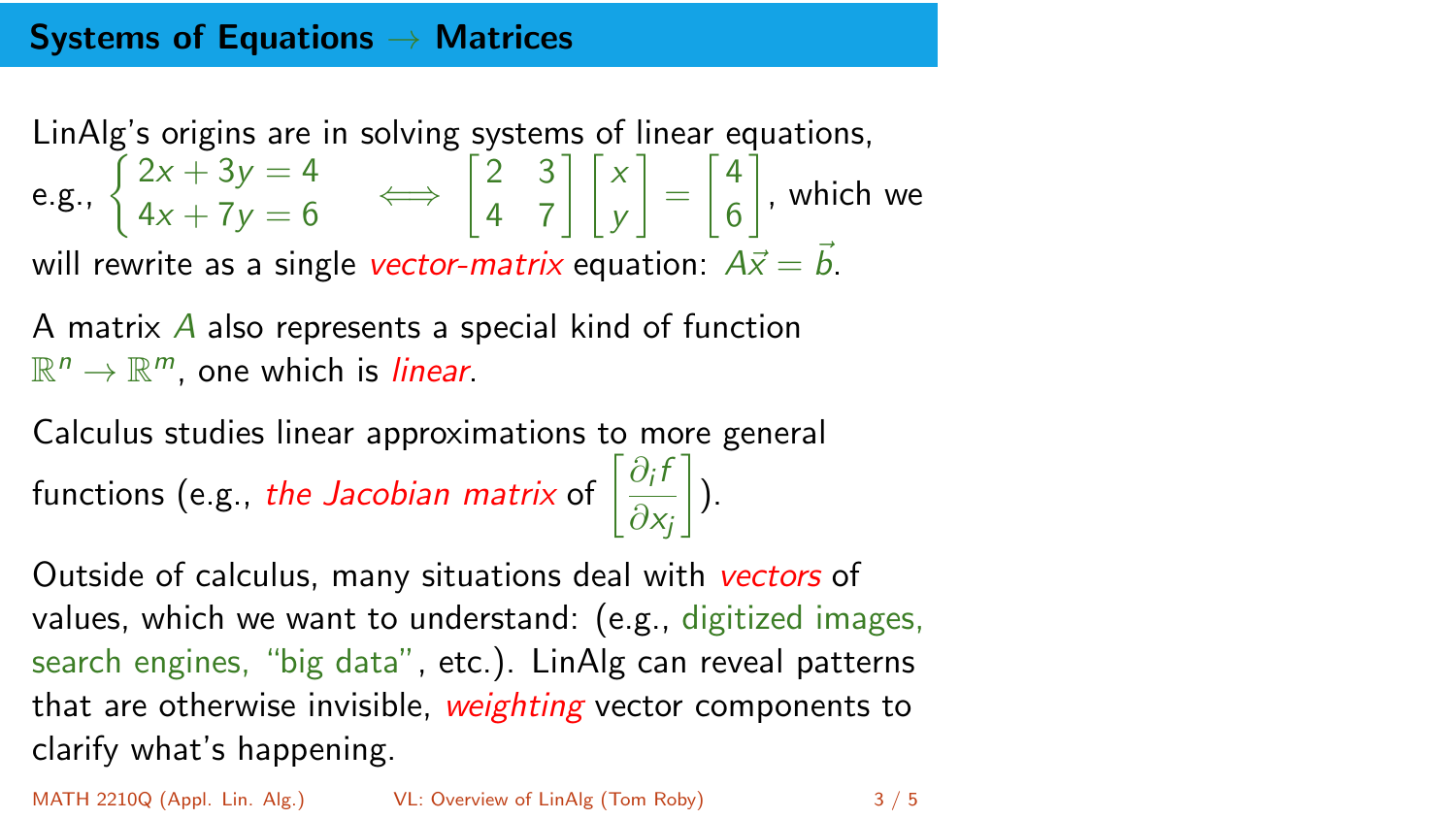## Flexible Thinking: Concrete  $\leftrightarrow$  Abstract

- Use both concrete and abstract points of view to understand matrices as *linear transformations*, and homogeneous solutions as *vector subspaces*.
- *Key Idea:* Flexibility in choosing our point of view (coordinate system) simplifies formulae and computations. It's similar to switching to polar coordinates, but on steroids.
- We can often reduce the  $n^2$  complexity of an  $n \times n$ matrix to just *n* eigenvalues (or singular values) that tell us what we care about.
- Factoring a matrix into more easily understood pieces is a theme. The main ones are *Row Reduction*  $A = LU$ . *Diagonalization*  $A = PDP^{-1}$ , *Gram-Schmidt*  $A = QR$ , and *Singular Value Decomposition (SVD)*  $A = U\Sigma V$ .